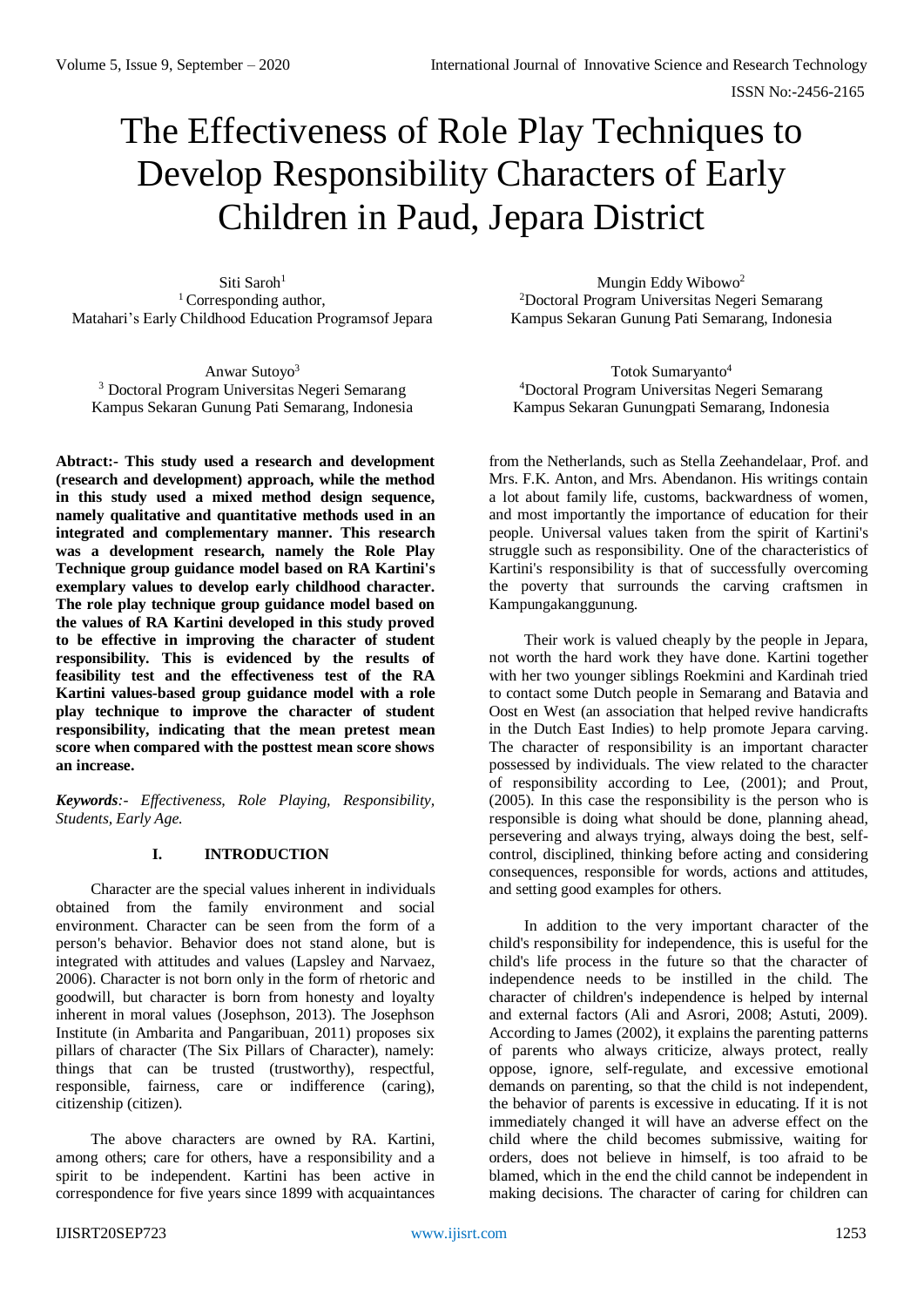be formed when children have more examples of sensitive parenting that can calm their distress and over time learn from this type of interaction how to better regulate their own emotions (Sroufe, 2005).

According to Joyce and Weil (2000), role playing is a teaching strategy that belongs to a group of social models. This strategy emphasizes the social nature of learning and views that cooperative behavior can stimulate students both socially and intellectually. This opinion is reinforced by Fogg (2001) who states that learning using role-playing strategies increases student activity in learning activities.Santrock (1995: 272) states that role playing is a fun activity, furthermore, role playing is an activity carried out by someone to get pleasure, role playing is a method of group guidance and counseling carried out consciously and discussing roles in groups. Santrock also stated that role playing allows students to be able to overcome frustration and is a medium for therapists to analyze conflicts and how they resolve them.

This research uses role playing technique which is one of the techniques that can be done in a group guidance setting where the characteristics of early childhood who like to see and practice, dislike monotonous things will certainly be a challenge for counseling teachers to create more fun group dynamics . One way that can be used to make group dynamics more enjoyable is role playing techniques. According to Jacob (2006), to make youth active in group activities, the supervisor must design active and interesting activities, through role playing techniques it will make it easier for members to be actively involved in activities.

RA Kartini's character in education and religion emerged as a response to the socio-cultural conditions of his time and the life dilemmas he faced. His social and religious views were formed from various components that embodied the distinctive characteristics of modernist Javanese struggle (Manij, 2013). Based on the results of research by Yohana Karolina Wolly (2017), entitled Implementation of RA Kartini's heroic values in social studies learning at SMPS KartiniMataloko, it shows that RA Kartini's heroic values are understood as values that need to be passed on to the younger generation, especially young girls, such as high fighting spirit. in fighting for the fate of women. The values of the heroism of R.A Kartini are very well understood by the teacher, making it easier for the teacher to transfer the heroic values of R.A Kartini to students through learning. From this study the exemplary values of RA. Kartini is used as a stepping stone to foster the character of responsibility, care and independence of early childhood. What is different from this research is the exemplary values of RA. Kartini, which will be outlined in the implementation of counseling guidance services, namely group counseling which will be used as an intervention tool to develop the character of responsibility, care and independence for early childhood in Early Childhood Education, Jepara district.

The aims of study was to test the effectiveness of role play technique based on the exemplary values of RA. Kartini to develop the character of responsibility for early childhood in Early Childhood Education, Jepara district.

# **II. LITERATURE REVIEW**

# *Character Education for Early Childhood*

Character education in early childhood is very much needed nowadays because the Indonesian nation is currently experiencing a character crisis in the nation's children. Character here is a person's character, character, morals, or personality which is formed from the internalization of various virtues that are believed and used as a basis for point of view, thought, attitude and action. These virtues are in the form of a number of moral values and norms, such as honesty, courage to act, trustworthiness, respect for others, discipline, independence, hard work, creativity. Character education is very appropriate starting from within the family, which is the first environment for children's character development. Children are the generation who will determine the fate of the nation in the future. The children's character that is formed from now on will greatly determine the character of the nation in the future. Children's characters will be well formed if they are given enough space in the process of growth and development to express themselves freely.

### *Responsible*

Stevenson (2006) divides children's characters into fifty without discriminating the main source. One of them is the character of responsibility (responsibility). According to him, being responsible means answering actions. If you say you're going to do something, keep your promise. If you make a mistake, admit it and take responsibility for the consequences. As they get older, children will have more freedom to act as they please. Neither the teachers nor the parents will be there to hold it accountable. The child will have to take responsibility for his own life and actions.

# *Group Conseling Conceps*

Understanding Group Guidance Wibowo (2019: 17) states that group guidance is a group activity where the group leader provides information and directs discussions so that group members become more social or to help group members achieve common goals.

Rusmana (2009: 13) group guidance is the process of providing assistance to individuals through a group atmosphere (group dynamics) which allows each member to actively participate and experience various experiences in developing the insights, attitudes and or skills needed in an effort to prevent problems or in an effort personal development. Students through group guidance activities are expected to be able to use and develop their abilities optimally, make appropriate and wise choices, and be able to overcome the problems they face both at Sekoleh and outside of Sekoleh. In addition, students are also expected to gain directed, flexible, broad and dynamic perceptions and insights (Fithriyana, 2014). Meanwhile, according to Gibson and Mitchell (2011: 52) group guidance refers to group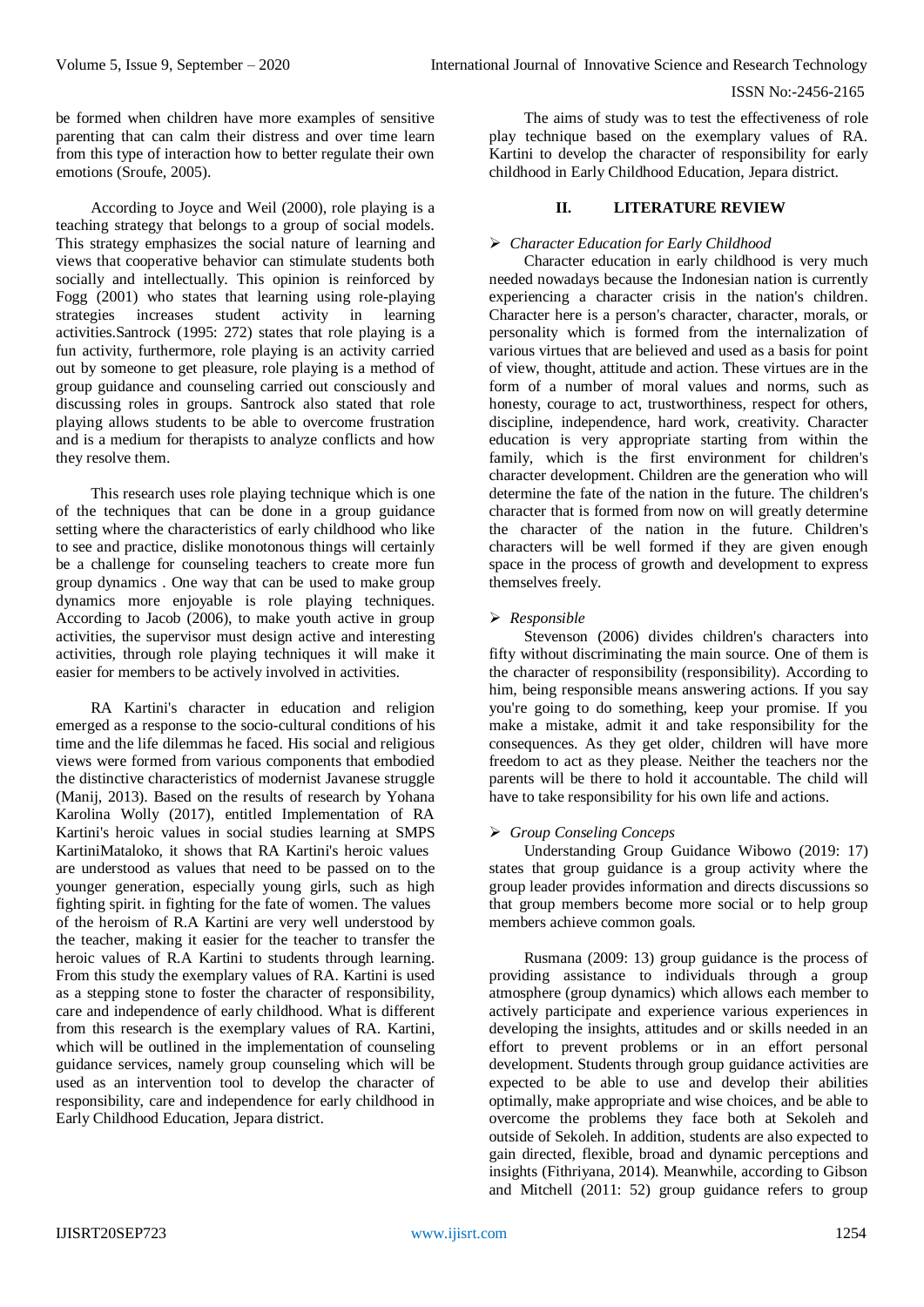activities that focus on providing information or experiences through a group activity that has been planned and organized.

According to Gazda (in Irawan, 2013) suggests that group guidance is a process of providing assistance to individuals through a group atmosphere that allows individuals to develop the necessary insight and understanding about certain problems, explore and determine the best alternative to solve that problem in developing their personality. Through group guidance services students can take advantage of all information, responses, and other student reactions to solve existing problems. Information activities for groups of students to help them formulate appropriate plans and decisions. Group guidance is carried out to provide personal, vocational, and social information.

Activities in group guidance are said to be providing information for specific purposes for group members. Group guidance can provide convenience for the growth and development of clients (group members), where in this group guidance clients can use group interactions to increase understanding and acceptance of values, ideals or goals, as well as real behavior attitudes.

One type of counseling service that is applied in schools is group guidance services. Individuals will have more opportunities to know themselves better through interaction experiences in group guidance. This service can be used as a vehicle for making a positive contribution to improving student social behavior to be directed to be more positive and to prevent aggressive behavior that is often carried out by school age teenagers, namely student behavior that can harm others (Mariana, 2014).

From some of the definitions of group guidance above, it can be concluded that group guidance is a group activity carried out by a group of people by utilizing group dynamics. Group dynamics, namely the interaction of exchanging opinions, providing responses, suggestions, and so on, where group leaders provide useful information in order to help individuals achieve optimal development, both in planning and making appropriate decisions.

### *Role Playing Techniques*

Role playing technique is a learning model in which individuals (students) act out imaginative situations (and parallel to real life) with the aim of helping to achieve selfunderstanding, improving skills (including problem solving skills), analyzing behavior, or showing people else how someone behaves or how someone should behave Hitchen and Drachen (2009: 6) in Harviainen (2009: 5) mention the definition of role playing, namely "A roleplaying game is a game set in an imaginary world. Players are free to choose how to explore the game world, in terms of the path through the world they take, and may revisit areas previously explored. The amount of the game world potentially available for exploration is typically large. Role playing is a game where players are free to explore how the game plays and take part in their respective roles.

Montola (2007: 179) in Harviainen (2009 :) explains "I see role-playing as an interactive process of defining and redefining an imaginary game world, done by a group of participants according to a recognized structure of power. One or more or participants are players, who portray anthropomorphic characters that delimit the players' power to define ". Role playing is an interactive process about providing a new definition and redefinition of an imaginative game world that is carried out by groups of players to identify their own strengths where one or more players will play certain characters to define their strengths.

Jarvis et al. (2002: 1) also argue that role playing is "strategies to emphasize the social nature of learning, and see cooperative behavior as stimulating students both socially and intellectually". Role playing is a strategy that emphasizes learning the social environment and sees collaborative behavior that is simulated by students socially and intellectually.

Based on the opinions of various experts, it can be seen that role playing is an activity that almost resembles a drama in terms of its implementation. Role playing activities emphasize the players to act out situations in everyday life so that students are able to understand and deal with problems that arise in everyday life.

## *Role Playing As A Technique To Increase Student Responsibility*

Role playing will help students to use concepts and opinions that are appropriate to the experience they get from the role played. Through their involvement, students are able to instill helpful attitudes, gain direct experience, students practice to empathize and understand their friends and something that is a normal process in learning is not eliminated. Through role playing activities, players will experience firsthand the experiences of problems that arise in everyday life. In addition, the players will also gain new experiences on how to act and interact effectively in everyday life, because in role playing activities, students will practice communicating and empathizing with their costars. This is later intended to increase children's responsibility.

Based on various theories, the hypothesis of this study is the role play technique group guidance model based on RA exemplary values. Kartini is effective in developing Early Childhood Character in Paud, Jepara Regency "

### **III. METHOD**

This study uses a research and development (research and development) approach, while the method in this study uses a mixed method design sequence, namely qualitative and quantitative methods used in an integrated and complementary manner. This research is a development research, namely the Role Play Technique group guidance model based on RA Kartini's exemplary values to develop early childhood character. As a source of data, early childhood, in this case are all students or students in the Play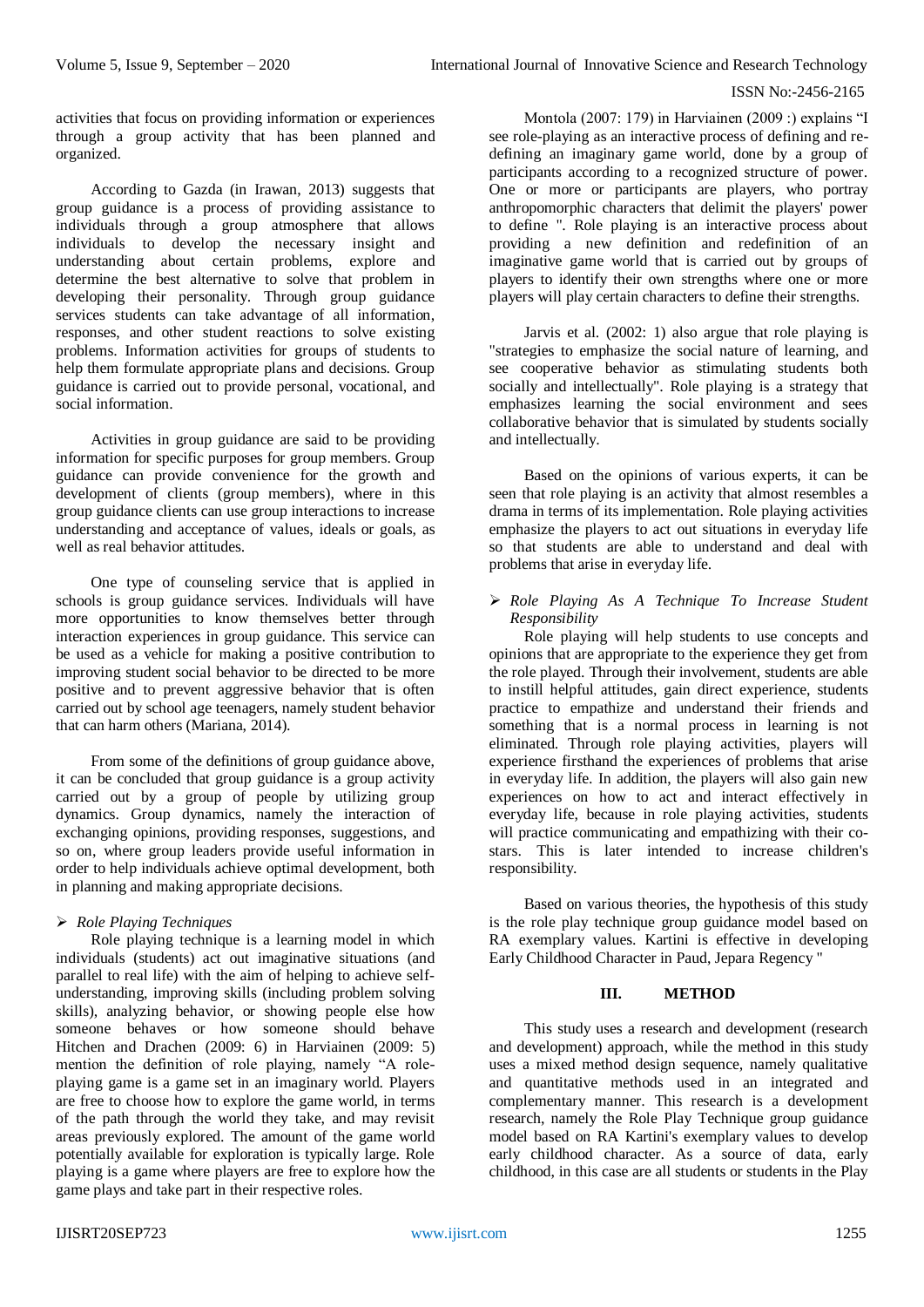Group (KB), Play Group (KB) educators / teachers, and parents, guardians of students.

Meanwhile, for the development and validation phase of the hypothetical model as the subject, there are 3 professors of guidance and counseling. For the trial phase of the model, the research subjects were Playgroup educators

and parents of students. The data analysis method used was data validity, data reliability and t paired sample test.

#### **IV. RESULT**

The results of the study describe that the character profiles of KB SKA MatahariJepara students based on the self-responsibility aspect score are listed in Table 1

| N <sub>O</sub> | <b>Character Aspec</b> | <b>Respondent</b> |                   |                         |    |     |     |    |  |  |
|----------------|------------------------|-------------------|-------------------|-------------------------|----|-----|-----|----|--|--|
|                |                        |                   | <b>1</b>          |                         |    |     |     |    |  |  |
|                | Responsibility         | ◡、∠               | $ -$<br>$\bullet$ | $\mathsf{u} \mathsf{v}$ | ັ້ | υ.υ | v.i | 0. |  |  |

Table1:- Character Profiles of Kb SkaMahariJepara Students Based on the Score of Self-Responsibility Aspects

Based on Table 1, it can be understood that the score results of 7 students are 5.5% of students have a low level of self-responsibility recognition, 62% have a moderate level of self-responsibility recognition, and 7.7% have a high level of self-responsibility recognition. That is, in the aspect of self-responsibility, it was found that 5.5% of KB SKA MatahariJepara students had the lowest level of responsibility ability, while 6.1% to 66% of 7 students, 5 students had moderate self-responsibility recognition skills, meaning that most students KB SKA MatahariJepara has the ability to recognize moderate self-responsibility. 1 student out of 7 students has the ability to recognize selfresponsibility 7.7%. This means that a small proportion of SKA MatahariJepara students have the ability to recognize high self-responsibility. Thus, KB SKA MatahariJepara needs to improve the students' responsibility character skills.

The results of the analysis of the character score data of the KB SKA MatahariJepara students who were the research subjects on the effectiveness of the role play technique group guidance model based on RA exemplary values. Kartini to Develop Responsible, Caring, Independent

Character in Early Childhood in PAUD Jepara Regency, both from the pre-test group and the posttest group. Based on the results of the acquisition score, it shows that the mean pretest score when compared to the posttest mean score shows an increase. The average score of student processing before getting treatment model group guidance model RA Kartini's exemplary-based role play technique was 55.7 while the mean score of student character after receiving the model treatment was 62.8, if you look at the magnitude of the student's average score before getting treatment and after getting treatment shows an increase character ability of 34.4.

The effectiveness of role playing in increasing children's responsibility is tested through paired t-test or paired t-test. Previously, we did a paired t test for each pretest and post-test results for each class. The effectiveness test was carried out in order to compare the pre-test and post-test scores of the research subjects, with the assumption that the data were normally distributed. The results of the effectiveness test of role playing in increasing children's responsibility can be seen in Table 2.

| Information                       | Mean   |        | <b>Std. Deviation Std. Error Mean</b> | 95% Confidence Interval of the<br><b>Difference</b> |           | df       | Sig. $(2-$<br>tailed) |      |
|-----------------------------------|--------|--------|---------------------------------------|-----------------------------------------------------|-----------|----------|-----------------------|------|
|                                   |        |        |                                       | Lower                                               | Upper     |          |                       |      |
| Post Test -<br>Pair 1<br>Pre Test | 6.3454 | 0.6120 | 0.02120                               | $-6.267$                                            | $-12,400$ | $-6.208$ | h                     | ,000 |

Table 2:- *Paired Sample test*

Source: Data processed, 2020

Table 2 shows that there is a significant difference in the results of the pre test or post test. If the t count is greater than the t table, the technique used is effective in improving certain aspects of certain groups at  $\alpha = 0.05$ . The significance value of t count from the pre test results shows that there is a significant difference between the results of the pre test and the post test by comparing the significance t count of  $0.000 < 0.005$ . This shows that the Role Palying technique is effective in increasing the responsibility of KB SKA MatahariJepara students.

#### **V. DISCUSSION**

Based on the presentation of research data and testing of research hypotheses above, the section below presents a discussion of the findings of the research which includes (1) the effectiveness of the group guidance model through role play to increase the character of the responsibility of KB SKA MatahariJepara students.

The results of this analysis indicate that the group guidance model through the developed role play is more effective in increasing the ability to obey the rules than the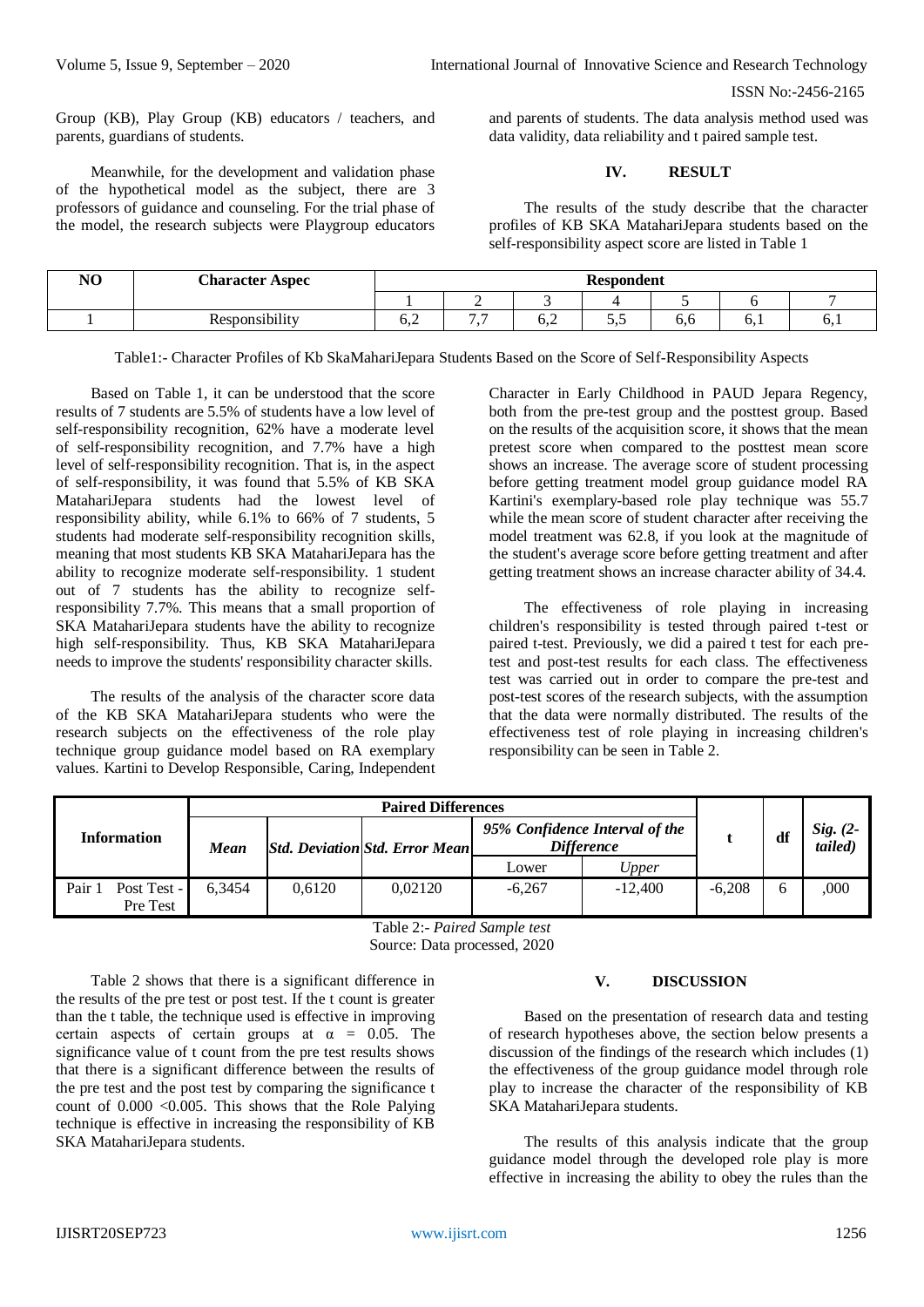ability to know when to need help, but does not underestimate one's own talents and abilities. If the ranking of the effectiveness of the model's influence on improving students' abilities in each aspect of the character of responsibility is as follows: (1) obeying the rules, (2) showing self-ability, (3) respecting others, (4) ) shows initiative to solve problems, (5) interacts well with peers, (6) admits mistakes, (7) cares about the environment, (8) is polite showing initiative to solve problems, (9) the ability to keep promises, (10) the ability to know when to need help, but not underestimate one's own talents and abilities.

Based on the experience of teachers who become facilitators of group guidance through role play, it was found that each of the ten aspects of the character of student responsibility all increased, although it was rather difficult to distinguish the degree of difference in improvement between abilities in the ten aspects of these characters. However, from the implementation of discussions and role-playing games in the framework of improving student character, it was found that the ability that was most easily identified for improvement was the ability of students to show understanding of obeying the rules they experienced and experienced by others. This can be seen from the way students provide explanations about obeying the rules both for themselves and for others. In addition, the teacher acknowledges that the ability to obey the rules is the most difficult ability for students to experience because in role play and reflection activities, they often complain about ways of overcoming problems related to the character of being good for themselves to be able to their friends.

This model of group guidance through role play is more effectively used to improve students' ability to obey rules than the ability to know when to need help, but does not underestimate one's own talents and abilities. This occurs partly because (a) the ability to know when to need help, but not underestimating one's own talents and abilities are more difficult and more complex than the ability to obey rules and (b) the ability to know when to need help, but not underestimating talent and one's own abilities require more time and skill than the ability to obey the rules.

On the other hand, the ability to know when to need help, but not underestimating one's own talents and abilities is easier to develop than other character abilities because (a) these abilities are more in line with the daily habits of students in more learning activities. use intellectual abilities rather than their character abilities and (b) the results of research by Mayer, Solovey, and Caruzo (2004) show that the ability of characters to obey rules is the aspect of character that has the highest correlation with intellectual intelligence while the aspects of knowing when to need help, but not responding trivial talents and abilities possessed by oneself is less correlated.

Role playing technique was chosen to increase student responsibility on the grounds that the specific purpose of treatment is related to the function of understanding, prevention and alleviation, individual learning and practicing content in the form of values, perceptions,

affections, attitudes, actions and habits related to personal and social life can be needed to increase responsibility. Then, role playing techniques are used because this technique facilitates students to practice empathy, understand themselves from other perspectives, get support from others, get new concepts from the roles played, gain new experiences, engage in groups and see how other people are. behave effectively.

## **VI. CONCLUTION AND RECOMMENDATION**

Based on the research results, it can be concluded that role playing technique can increase student responsibility. This is evidenced by the results of the description analysis which states that there is an increase in responsibility before treatment and after treatment (tratment). The effectiveness of role playing techniques has been shown to increase student responsibility after receiving treatment with role playing techniques. A significant increase can be seen from the results of the paired sample t test so that the hypothesis is accepted.

Based on the results of the research that has been done, several suggestions can be made as follows 1) The process and results of this development research provide theoretical contributions in the form of conceptual, methodological, and findings related to the expansion of knowledge about the concepts and practices of tutoring through role playing that can be utilized by students and other researchers as a reference source in developing other products that are similar to the issues of implementing BK services, especially learning guidance through role playing in schools; 2) Teachers need to pay attention to the psychological condition of their students properly, so that the development of students, especially early childhood, can take place well too, the character of responsibility is one of the important aspects that must be considered and improved and 3) The values-based group guidance model of RA Kartini With this role play technique, it is still open for further researchers to be further tested by expanding the model components, accommodating the substance aspects of group guidance services, uncovering obstacles to modeling and involving external assessments and others in order to perfect the model.

## **REFERENCES**

- [1]. Ali*,* Mohammad dan Mohammad *Asrori*. *2008*. *Psikologi Remaja Perkembangan*. Peserta Didik. Jakarta: PT.Bumi Aksara. Arikunto
- [2]. Ambarita, Biner *dan Pangaribuan*, Wanapri. *2011*. *Pendidikan Karakter (Konsep dan. Implementasi).* Medan: Universitas Negeri Medan
- [3]. Bae-On, R. 2001 Emotional Intelegence and Self-Actualizatiaon. Dalam Ciarrochi, J., Forgas, J, P., & Mayer, J.D. (eds) (2001). *Emotional Intelegence in Erveryday life*. Philadelphia, Pennsylvania: Psychology Press.
- [4]. Breckett, M.A., Mayer, J.D.& Warner, R.M. 2004. Emotional Intelegence and Ist Relation to Everyday